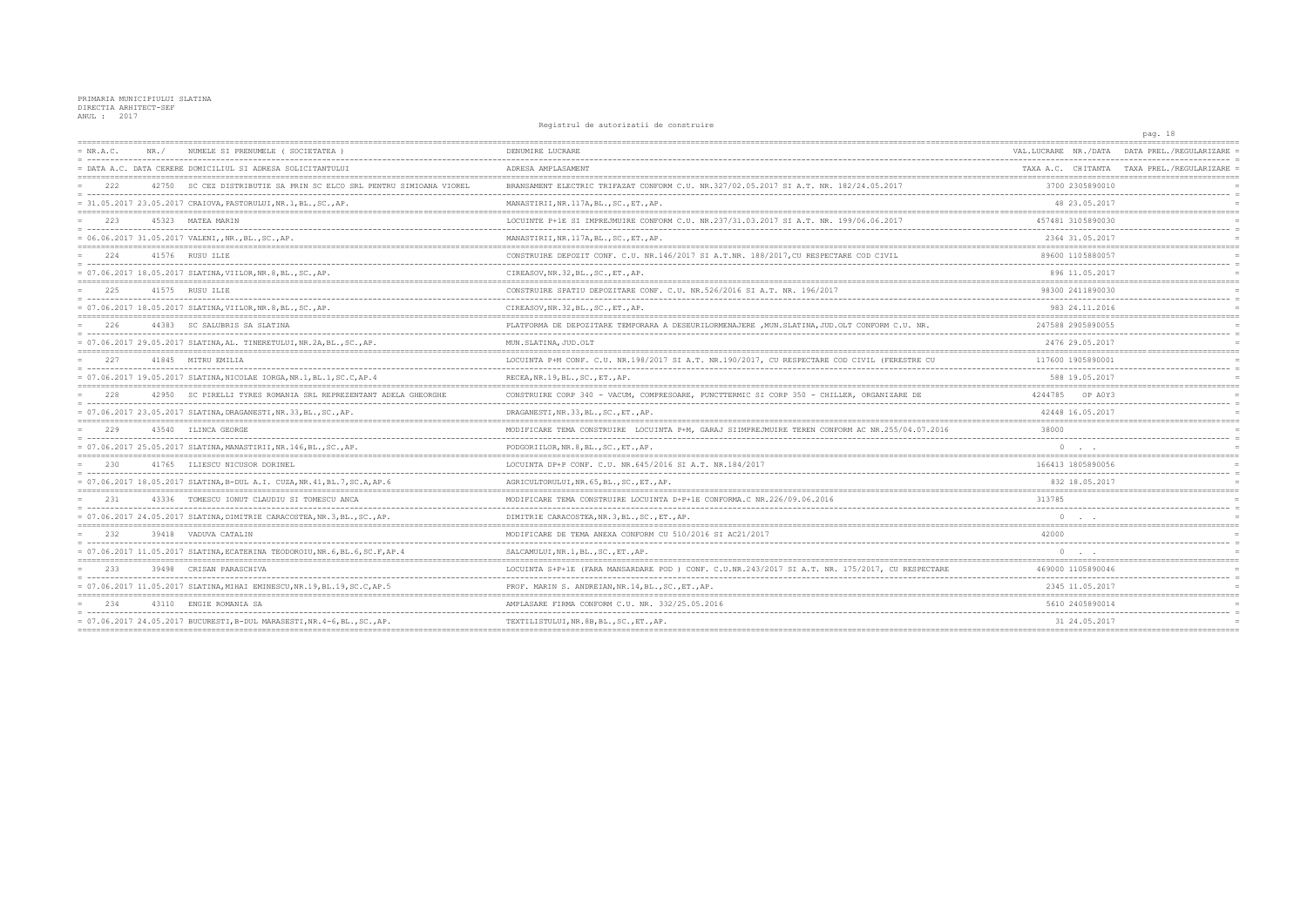|             |       |                                                                                                                                        | Registrul de autorizatii de construire                                                            |                      | pag. 19                                      |
|-------------|-------|----------------------------------------------------------------------------------------------------------------------------------------|---------------------------------------------------------------------------------------------------|----------------------|----------------------------------------------|
| $= NR.A.C.$ | NR. / | NUMELE SI PRENUMELE ( SOCIETATEA                                                                                                       | DENUMIRE LUCRARE                                                                                  | VAL.LUCRARE NR./DATA | DATA PREL./REGULARIZARE                      |
|             |       | = DATA A.C. DATA CERERE DOMICILIUL SI ADRESA SOLICITANTULUI                                                                            | ADRESA AMPLASAMENT                                                                                |                      | TAXA A.C. CHITANTA TAXA PREL. / REGULARIZARE |
| 235         |       | 38534 ENGIE ROMANIA PRIN DIVERSINST SRL PENTRU MARIN IOAN                                                                              | BRANSAMENT GAZE, CONFORM AT NR.186/26.05.2017 SICU NR.673/13.10.2016                              | 280 0905890051       |                                              |
|             |       | = 07.06.2017 09.05.2017 CRAIOVA,VASLUI,NR.3,BL.,SC.,AP.                                                                                | MAGURII, NR. 6, BL., SC., ET., AP.                                                                | 3 09.05.2017         |                                              |
| 236         |       | 38537 ENGIE ROMANIA SA PRIN DIVERSINST SRL PENTRU MATEESCU VASILE                                                                      | BRANSAMENT GAZE NATURALE CONFORM CU NR 17/2017 SIAT NR 189/2017                                   | 320 0905890053       |                                              |
|             |       | = 07.06.2017 09.05.2017 CRAIOVA, VASLUI, NR.3, BL., SC., AP.                                                                           | ULMULUI, NR.20A, BL., SC., ET., AP.                                                               | 3 09.05.2017         |                                              |
| 2.37        |       | 38530 ENGIE ROMANIA SA PRIN DIVERSINST SRL PENTRU RILA COSTINEI                                                                        | BRANSAMENT GAZE, CONFORM AT NR.187/26.05.2017 SICU NR.14/06.01.2017                               | 380 0905890049       |                                              |
|             |       | = 07.06.2017 09.05.2017 CRAIOVA, VASLUI, NR.3, BL., SC., AP.                                                                           | ABATORULUI, NR. 44, BL., SC., ET., AP.                                                            | 4 09.05.2017         |                                              |
| 238         |       | 44182 ENGIE ROMANIA SA PRIN INSTPRO SRL PENTRU ISPAS ELENA CLAUDIA                                                                     | BRANSAMENT GAZE NATURALE PRESIUNE REDUSA CONFORMC.U. NR. 208/27.03.2017 SI A.T. NR. 191/2017      | 441 2905890017       |                                              |
|             |       | = 07.06.2017 29.05.2017 DRAGASANI,TRAIAN,NR.30,BL.,SC.,AP.                                                                             | CAROL I, NR. 7, BL., SC., ET., AP.                                                                | 4 29.05.2017         |                                              |
| 239         |       | 44204 ENGIE ROMANIA SA PRIN INSTPRO SRL PENTRU MANDRUTA ELENA                                                                          | BRANSAMENT GAZE NATURALE PRESIUNE REDUSA CONFORMC.U. NR. 214/27.03.2017 SI A.T. NR.193/30.05.2017 | 479 2905890013       |                                              |
|             |       | = 07.06.2017 29.05.2017 DRAGASANI,TRAIAN,NR.30,BL.,SC.,AP.                                                                             | RECEA, NR. 12A, BL., SC., ET., AP.                                                                | 5 29.05.2017         |                                              |
| 2.40        |       | 41983 MUNTEANU CRISTIAN BEBE                                                                                                           | BRANSAMENT APA SI CANALIZARE CONFORM CU 297/2017AI AT 200/2017                                    | 2621 1905890053      |                                              |
|             |       | = 09.06.2017 19.05.2017 SLATINA, A.I.CUZA, NR.34, BL.V29, SC., AP.                                                                     | ZORLEASCA, NR. 6, BL., SC., ET., AP.                                                              | 55 19.05.2017        |                                              |
| 2.41        | 39649 | DISTRIBUTIE ENERGIE OLTENIA PRIN SC ELECTRIC TOTAL SRL PENTRU FIERAR BRANSAMENT ELECTRIC MONOFAZAT CONFORM CU 280/2017SI AT 198/2017   |                                                                                                   | 1514 1205890019      |                                              |
|             |       | = 09.06.2017 12.05.2017 CRAIOVA, CALEA SEVERINULUI, NR.97, BL., SC., AP.                                                               | THEODOR BURCA, NR. 25, BL., SC., ET., AP.                                                         | 15 12.05.2017        |                                              |
| 242         |       | 40570 SC PROFI ROM FOOD SRL REPREZ. PRIN GHEORGHE CRISTINA                                                                             | ALIMENTARE CU ENERGIE ELECTRICA MAGAZIN PROFI ROMFOOD CONFORM C.U. NR. 525/11.08.2016 SI A.T. NR. | 25052 1605890074     |                                              |
|             |       | = 09.06.2017 16.05.2017 TIMISOARA, CALEA SEVER BOCU, NR.31, BL., SC., AP.                                                              | SG. MAJ. DOROBANTU CONSTANTIN, NR. 9, BL., SC., ET., AP.                                          | 251 16.05.2017       |                                              |
| 243         |       | 40360 FLOREA DRAGOS BOGDANEL                                                                                                           | CONSTRUIRE LOCUINTA UNIFAMILIALA S+P CONFORM CU97/2017 SI 197/2017                                | 150001 1004890035    |                                              |
|             |       | = 09.06.2017 16.05.2017 SLATINA, MANASTIRII, NR.44A, BL., SC., AP.                                                                     | ZAMBILELOR, NR. 7A, BL., SC., ET., AP.                                                            | 750 10.04.2017       |                                              |
| 244         |       | 44926 BANAC LILIANA                                                                                                                    | CONSTRUIRE GARAJE SI IMPREJMUIRE CONFORM CUNR. 81/2017 SI AT NR. 203/2017                         | 163400 3005890048    |                                              |
|             |       | = 12.06.2017 30.05.2017 SLATINA, B-DUL A.I CUZA, NR.34, BL.V34, SC.A, AP.6                                                             | PROF. MARIN S. ANDREIAN, NR. 14E, BL., SC., ET., AP.                                              | 834 30.05.2017       |                                              |
| 245         |       | 43668 DISTRIBUTIE ENERGIE OLTENIA S.A PRIN SC RECTIF IMPEX SRL PENTRU PATR BRANSAMENT ELECTRIC CONFORM CU NR.319/2017 SI ATNR.204/2017 |                                                                                                   | 2190 2505890050      |                                              |
|             |       | = 12.06.2017 25.05.2017 CRAIOVA, CALEA SEVERINULUI, NR.97, BL., SC., AP.                                                               | BOIANGIULUI, NR. 6, BL., SC., ET., AP.                                                            | 22 25 05 2017        |                                              |
| 246         |       | 42932 ILIUTA MARIAN                                                                                                                    | MODIFICARE TEMA CONSTRUIRE LOCUINTA (S+P+1E), FOISOR, GARAJ SI IMPREJMUIRE TEREN CONFORM AC       | 210750               |                                              |
|             |       | = 12.06.2017 23.05.2017 SLATINA, GLADIOLEI, NR., BL.2, SC.A, AP.                                                                       | ZORLEASCA, NR.5, BL., SC., ET., AP.                                                               |                      |                                              |
| 2.47        |       | 39574 LUTA ION                                                                                                                         | ALIPIRE IMOBILE CONFORM CU NR.36/2017                                                             | 1000 1205890007      |                                              |
|             |       | = 13.06.2017 12.05.2017 SLATINA, EUGEN IONESCU, NR.6, BL.C1ABC, SC.C, AP.1                                                             | EUGEN IONESCU, NR. 6, BL. C1ABC, SC. C, ET., AP. 1                                                | 5 12.05.2017         |                                              |
|             |       |                                                                                                                                        |                                                                                                   |                      |                                              |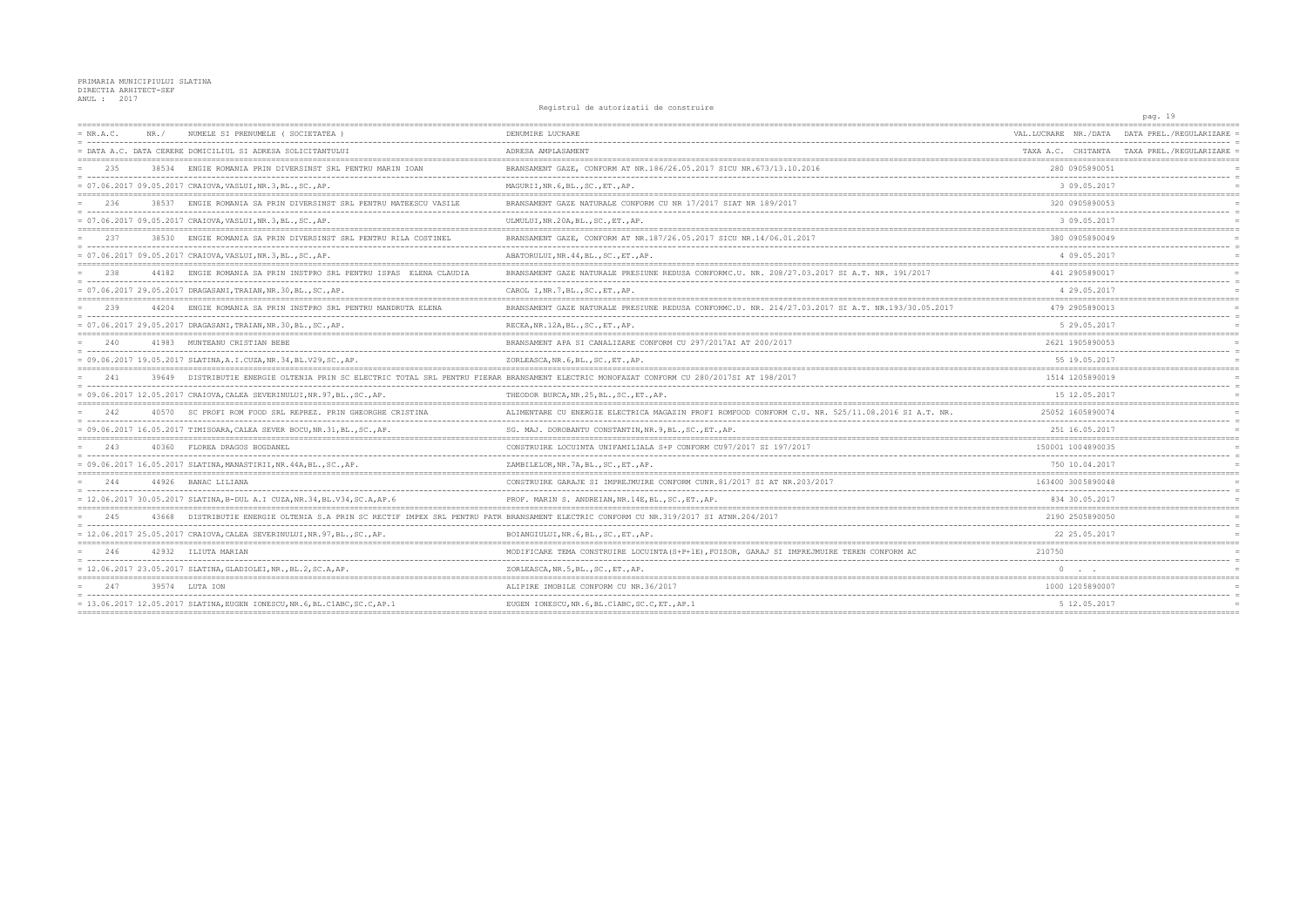```
Registrul de autorizatii de construire
```

|             |       |                                                                              | Registrul de autorizatii de construire                                                                                                     |                                              | pag. 20                                    |
|-------------|-------|------------------------------------------------------------------------------|--------------------------------------------------------------------------------------------------------------------------------------------|----------------------------------------------|--------------------------------------------|
| $= NR.A.C.$ | NR. / | NUMELE SI PRENUMELE ( SOCIETATEA                                             | DENUMIRE LUCRARE                                                                                                                           | VAL.LUCRARE NR./DATA                         | DATA PREL./REGULARIZARE                    |
|             |       | = DATA A.C. DATA CERERE DOMICILIUL SI ADRESA SOLICITANTULUI                  | ADRESA AMPLASAMENT                                                                                                                         |                                              | TAXA A.C. CHITANTA TAXA PREL./REGULARIZARE |
| 248         |       | 45392 VLASCEANU STEFANITA AUGUSTIN                                           | LOCUINTA PARTER SI IMPREJMUIRE TEREN CONF. C.U.NR.234/2017 SI A.T. NR. 208/2017, CU RESPECTARE                                             | 249918 3105890035                            |                                            |
|             |       | = 13.06.2017 31.05.2017 SLATINA, ECATERINA TEODOROIU, NR.8, BL.8, SC.A, AP.3 | AGRICULTORULUI, NR.55C, BL., SC., ET., AP.                                                                                                 | 1314 31.05.2017                              |                                            |
| 249         |       | 42835 DRAGUSIN NICOLAE REPREZ. AL SC STILCONS GRUP SRL                       | CONSTRUIRE LOCUINTA SI IMPREJMUIRE CONFORM CUNR.122/2017 SI AT NR.202/2017                                                                 | 157010 2305890031                            |                                            |
|             |       | = 13.06.2017 23.05.2017 SLATINA, PIATA GARII, NR.12, BL., SC., AP.           | AGRICULTORULUI, NR. 68, BL., SC., ET., AP.                                                                                                 | 1570 23.05.2017                              |                                            |
| 2.50        |       | 44869 S.C. PIRELLI TYRES ROMANIA S.R.L. REPREZ. PRIN NEAGU CRISTIAN          | EXTINDERE CORP CLADIRE 320 CONF. C.U. NR.841/2016SI A.T. NR. 205/2017                                                                      | 1590976                                      |                                            |
|             |       | = 13.06.2017 30.05.2017 SLATINA, DRAGANESTI, NR.35, BL., SC., AP.            | DRAGANESTI, NR. 35, BL., SC., ET., AP.                                                                                                     | 15910 30.05.2017                             |                                            |
| 251         |       | 46074 ENGIE ROMANIA SA PRIN SC INSTPRO SRL PENTRU JUGARU ION                 | BRANSAMENT GAZE NATURALE PRESIUNE REDUSA CONFORMCU NR.185/2017 SI AT NR.209/2017                                                           | 502 0706890021                               |                                            |
|             |       | = 13.06.2017 07.06.2017 DRAGASANI, TRAIAN, NR.30, BL., SC., AP.              | GRIGORE ALEXANDRESCU, NR. 6D, BL., SC., ET., AP.                                                                                           | 5 07.06.2017                                 |                                            |
| 2.52        |       | 44213 ENGIE ROMANIA SA PRIN SC INSTPRO SRL PENTRU GOANTA CRISTIAN MARIUS     | BRANSAMENT GAZE NATURALE CONFORM CU 206/2017 SIA.T 206/2017                                                                                | 617 2905890010                               |                                            |
|             |       | = 13.06.2017 29.05.2017 DRAGASANI, TRAIAN, NR.30, BL., SC., AP.              | PODGORIILOR, NR.37A, BL., SC., ET., AP.                                                                                                    | 6 29.05.2017                                 |                                            |
| 2.53        |       | 44171 ENGIE ROMANIA SA PRIN SC INSTPRO SRL P.T NEACSU GEORGE TRAIAN          | BRANSAMENT GAZE NATURALE CONFORM CU 184/2017 SIA.T 207/2017                                                                                | 617 2905890016                               |                                            |
|             |       | = 13.06.2017 29.05.2017 DRAGASANI, TRAIAN, NR.30, BL., SC., AP.              | RECEA, NR.58, BL., SC., ET., AP.                                                                                                           | 6 29.05.2017                                 |                                            |
| 254         |       | 26021 SC BERARIA LA EMIL SRL REP. BRAD EMIL                                  | AMPLASARE TERASA SEZONIERA CONFORM CU 443/2016                                                                                             | 7200 0305890016                              |                                            |
|             |       | $= 15.06.2017 24.03.2017 BOBICESTI, IZLAZULUI, NR.12,BL., SC., AP.$          | ECATERINA TEODOROIU, NR.18, BL.18, SC.A, ET., AP.                                                                                          | 216 03.05.2017                               |                                            |
| 255         |       | 45471 S.C. PIRELLI TYRES ROMANIA S.R.L. REPREZ PRIN GHEORGHE ADELA           | EXTINDERE CORP 320-BOILERE, COMPRESOARE, TESTARECAUCIUCURI SI ORGANIZARE DE SANTIER CONF. C.U.                                             | 2255677 OP ONLINE                            |                                            |
|             |       | = 16.06.2017 31.05.2017 SLATINA, DRAGANESTI, NR.35, BL., SC., AP.            | DRAGANESTI, NR. 35, BL., SC., ET., AP.                                                                                                     | 24234 26.05.2017                             |                                            |
| 2.56        |       | 47979 COVEIANU GIGEL                                                         | TERMOSISTEM SI CONSTRUIRE SARPANTA LA CONSTRUCTIEEXISTENTA CONF. C.U. NR.308/2017 SI A.T. NR.                                              | 92000 1306890042                             |                                            |
|             |       | = 20.06.2017 13.06.2017 VILCELE, TRANDAFIRULUI, NR.1, BL., SC., AP.          | CRISAN, NR. 31X, BL., SC., ET., AP.                                                                                                        | 920 13.06.2017                               |                                            |
| 257         |       | 47444 BOSTINA VIRGIL NICOLAE                                                 | LOCUINTA P+1E CONFORM C.U. NR. 448/11.07.2016 SIA.T. NR. 212/13.06.2017                                                                    | 149920 1206890003                            |                                            |
|             |       | = 20.06.2017 12.06.2017 SLATINA, PRIMAVERII, NR. 4, BL. FA5, SC. B, AP. 17   | GAROAFELOR, NR. 2A, BL., SC., ET., AP.                                                                                                     | 750 12.06.2017                               |                                            |
| 2.58        |       | 46510 S.C. COMPANIA DE APA S.A. REPREZ. PRIN IONICA NELU                     | EXTINDERE SISTEM DE CANALIZARE STR. MILCOVULUI, MUNICIPIUL SLATINA SI BRANSAMENTE CONF. C.U.                                               | 72305                                        |                                            |
|             |       | = 20.06.2017 08.06.2017 SLATINA, ARTILERIEI, NR.2, BL., SC., AP.             | MILCOVULUI                                                                                                                                 | 723 07.06.2017                               |                                            |
| 2.59        |       | 42873 SC NITELA IMPEX SRL PRIN SCAICEANU ALEXANDRU                           | CONSTRUIRE ANEXA INTRETINERE AUTO -P , CAMERAPOMPE-P SI REZERVOR APA , AMPLASARE STATIE DE                                                 | 86825 2305890042<br>---------------------    |                                            |
|             |       | $= 20.06.2017 23.05.2017 CRAIOVA, BRAZDA LUI NOVAC,NR.215,BL., SC., AP.$     | CIREASOV, NR. 26A, BL., SC., ET., AP.                                                                                                      | 868 23.05.2017                               |                                            |
| 260         | 45617 |                                                                              | CONSILIU LOCAL SLATINA P.T CLUBUL SPORTIV MUNICIPAL SLATINA REP. IL MODERNIZARE SI ETAJARE CONSTRUCTIE ANEXA DINCADRUL COMPLEXULUI SPORTIV | 362011                                       |                                            |
|             |       | = 20.06.2017 06.06.2017 SLATINA, SF.C-TIN BRINCOVEANU, NR.3, BL., SC., AP.   | SF.C-TIN BRINCOVEANU, NR.3, BL., SC., ET., AP.                                                                                             | $\circ$<br><b>Contract Contract Contract</b> |                                            |
|             |       |                                                                              |                                                                                                                                            |                                              |                                            |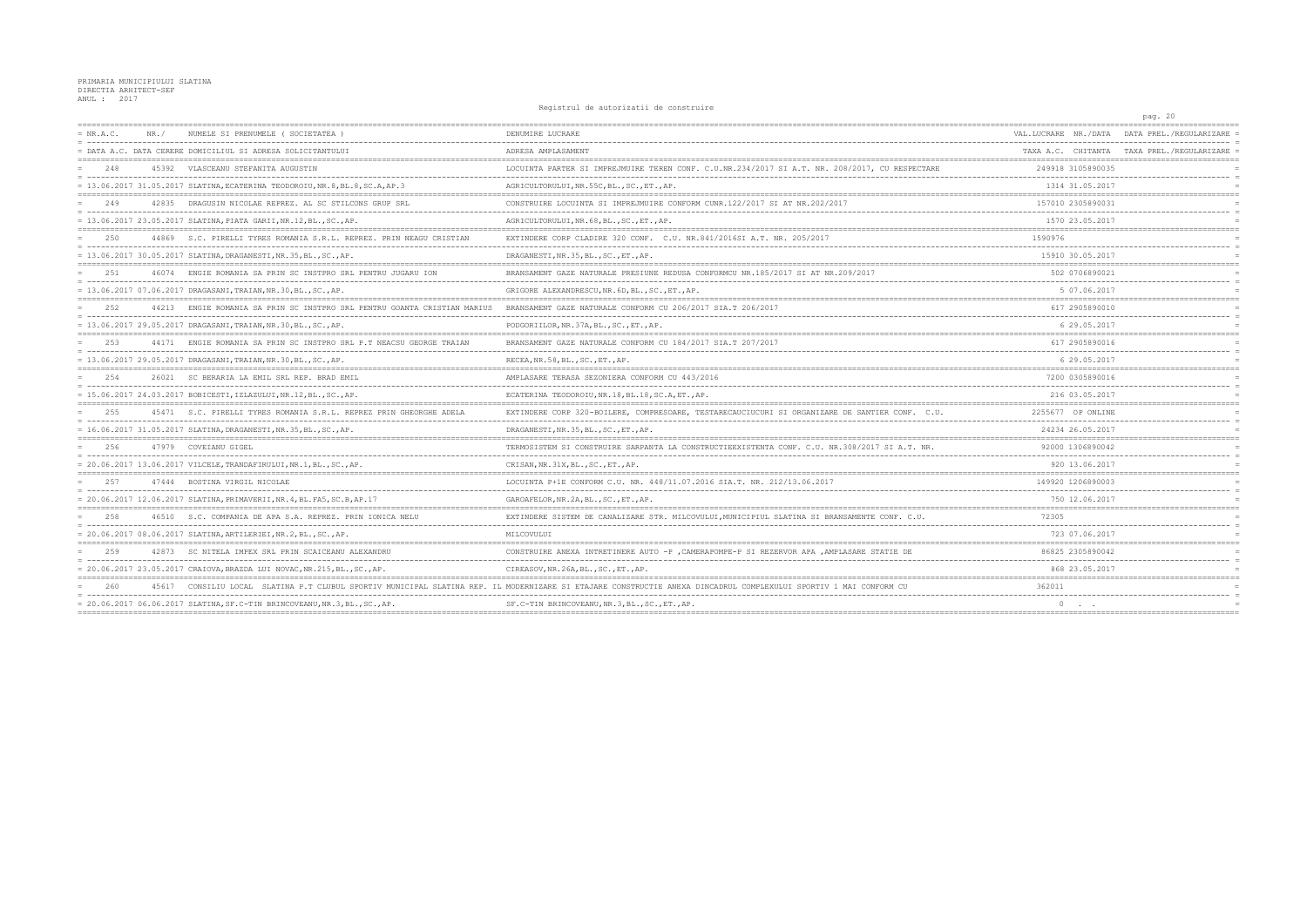|             |       |                                                                                  |                                                                                                                                                                      |                                                 | pag. 21                                      |
|-------------|-------|----------------------------------------------------------------------------------|----------------------------------------------------------------------------------------------------------------------------------------------------------------------|-------------------------------------------------|----------------------------------------------|
| $= NR.A.C.$ | NR. / | NUMELE SI PRENUMELE ( SOCIETATEA                                                 | DENUMIRE LUCRARE                                                                                                                                                     | VAL.LUCRARE NR./DATA                            | DATA PREL./REGULARIZARE                      |
|             |       | = DATA A.C. DATA CERERE DOMICILIUL SI ADRESA SOLICITANTULUI                      | ADRESA AMPLASAMENT                                                                                                                                                   |                                                 | TAXA A.C. CHITANTA TAXA PREL. / REGULARIZARE |
| 2.61        |       | 45111 STANCU IULIAN DRAGOS                                                       | MODIFICARE TEMA CONSTRUIRE LOCUINTA P+M CONFORM ACNR.230/09.07.2015                                                                                                  | 122650                                          |                                              |
|             |       | = 20.06.2017 31.05.2017 GANEASA,, NR., BL., SC., AP.                             | GRIGORE ALEXANDRESCU, NR. 8, BL., SC., ET., AP.                                                                                                                      |                                                 |                                              |
| 2.62        |       | 42718 SC ANDROMEDA SRL                                                           | AMPLASARE TERASA PROVIZORIE CONFORM CU 115/2017                                                                                                                      | 9050 2305890016                                 |                                              |
|             |       | = 20.06.2017 23.05.2017 SLATINA, BASARABILOR, NR., BL., SC.A, AP.9               | B-DUL A.I. CUZA                                                                                                                                                      | 815 23.05.2017                                  |                                              |
| 263         |       | 46989 ENGIE ROMANIA SA PRIN INSTPRO SRL PENTRU VISAN FLORIN ADRIAN               | BRANSAMENT GAZE NATURALE PRESIUNE MEDIE, PRINFORAJ ORIZONTAL, CONFORM C.U. NR. 176/2017 SI A.T.                                                                      | 874 0906890020                                  |                                              |
|             |       | = 20.06.2017 09.06.2017 DRAGASANI,TRAIAN,NR.30,BL.,SC.,AP.                       | PODGORIILOR, NR.58, BL., SC., ET., AP.                                                                                                                               | 9 09.06.2017                                    |                                              |
| 264         |       | 46071 ENGIE ROMANIA SA PRIN INSTPRO SRL PENTRU POPA TOMA                         | BRANSAMNET GAZE NATURALE CONFORM CU NR.180/2017 SIAT NR.214/2017                                                                                                     | 1050 0706890020                                 |                                              |
|             |       | = 20.06.2017 07.06.2017 DRAGASANI, TRAIAN, NR.30, BL., SC., AP.                  | PODGORIILOR, NR.24B, BL., SC., ET., AP.                                                                                                                              | 10 07.06.2017                                   |                                              |
| 265         |       | 44208 ENGIE ROMANIA SA PRIN INSTPRO SRL PENTRU MIU VALENTIN                      | BRANSAMENT GAZE NATURALE CONFORM CU NR.211/2017                                                                                                                      | 843 2905890014                                  |                                              |
|             |       | $= 20.06.2017 29.05.2017 DRAGASANI, TRAIAN, NR.30, BL., SC., AP.$                | ZORLEASCA, NR.13B, BL., SC., ET., AP.                                                                                                                                | 8 29.05.2017                                    |                                              |
| 266         |       | 46549 ENGIE ROMANIA PRIN INSTPRO SRL PENTRU DACALU GABRIEL IONUT                 | BRANSAMENT GAZE NATURALE, CONFORM AT NR.221/2017SI CU NR.217/2017                                                                                                    | 479 0806890016                                  |                                              |
|             |       | = 20.06.2017 08.06.2017 DRAGASANI, TRAIAN, NR.30, BL., SC., AP.                  | PODGORIILOR, NR. 61A, BL., SC., ET., AP.                                                                                                                             | 5 08.06.2017                                    |                                              |
| 267         |       | 44212 ENGIE ROMANIA PRIN INSTPRO SRL PENTRU DRAGUT ION                           | BRANSAMENT GAZE NATURALE, CONFORM ATNR.220/14.06.2017 SI CU NR.178/20.03.2017                                                                                        | 461 2905890015                                  |                                              |
|             |       | = 20.06.2017 29.05.2017 DRAGASANI, TRAIAN, NR.30, BL., SC., AP.                  | MAGURII, NR.14, BL., SC., ET., AP.                                                                                                                                   | 5 29.05.2017                                    |                                              |
| 268         |       | 44219 ENGIE ROMANIA PRIN INSTPRO SRL PENTRU STANICA LIVIU MARIUS                 | BRANSAMENT GAZE NATURALE, CONFORM ATNR.219/14.06.2017 SI CU NR. 183/20.03.2017                                                                                       | 518 2905890012                                  |                                              |
|             |       | = 20.06.2017 29.05.2017 DRAGASANI, TRAIAN, NR.30, BL., SC., AP.                  | BOIANGIULUI, NR.2, BL., SC., ET., AP.                                                                                                                                | 5 29.05.2017                                    |                                              |
| 269         |       | 46553 ENGIE ROMANIA SA PRIN INSTPRO SRL PENRTU MARIN CONSTANTIN                  | BRANSAMENT GAZE NATURALE CONFORM CU NR.207/2017 SIAT NR.215/2017                                                                                                     | 918 0806890017                                  |                                              |
|             |       | = 20.06.2017 08.06.2017 DRAGASANI, TRAIAN, NR.30, BL., SC., AP.                  | VULTURULUI, NR. 4, BL., SC., ET., AP.                                                                                                                                | 9 08.06.2017                                    |                                              |
| 2.70        |       |                                                                                  | 47639 EPISCOPIA SLATINEI SI ROMANATILOR - PAROHIA "SF. STEFAN", PRIN DUCA CONSTRUIRE BISERICA ORTODOXA CU HRAMUL "SF.STEFAN" SI IMPREJMUIRE, CONFORM AVIZ TEHNIC NR. | 748930                                          |                                              |
|             |       | = 22.06.2017 12.06.2017 BALS,CUZA VODA,NR.176,BL.,SC.,AP.                        | PLEVNEI, NR. 6, BL., SC., ET., AP.                                                                                                                                   | $\circ$                                         |                                              |
| 2.71        |       | 44339 NITU MARIAN SERGIU                                                         | ANEXA (CU GEAM MAT) CONFORM C.U. NR. 264/1304.2017SI A.T. NR.194/30.05.2017                                                                                          | 14000 2905890050                                |                                              |
|             |       | = 22.06.2017 29.05.2017 SLATINA, ALEEA GLADIOLEI, NR. 4, BL. 6BIS, SC. A, AP. 10 | PANSELELOR, NR. 17A, BL., SC., ET., AP.                                                                                                                              | 70 29.05.2017                                   |                                              |
| 2.72        |       | 44015 DINCA LAURA CATALINA SI DINCA MARIUS VALENTIN                              | LOCUINTA P+1E SI IMPREJMUIRE TEREN CONF. C.U.NR.837/2016 SI A.T. NR. 218/2017, CU RESPECTARE                                                                         | 250098 2605890028                               |                                              |
|             |       | = 23.06.2017 26.05.2017 SLATINA, PRIMAVERII, NR.23, BL.20, SC.B, AP.3            | PITESTI, NR. 48, BL., SC., ET., AP.                                                                                                                                  | 1327 26.05.2017                                 |                                              |
| 273         |       | 47400 SC TONKA SPORT GM SRL                                                      | EXTINDERE CHIOSC METALIC(CONSTRUCTIE PROVIZORIE) SI TERASA DE VARA CONFORM CU NR.402/2017 SI AT                                                                      | 16304 1206890048                                |                                              |
|             |       | = 23.06.2017 12.06.2017 SLATINA, B-DUL A.I CUZA, NR. 97, BL., SC., AP.           | B-DUL A.I CUZA, NR. 97, BL., SC., ET., AP.                                                                                                                           | 163 12.06.2017<br>----------------------------- |                                              |
|             |       |                                                                                  |                                                                                                                                                                      |                                                 |                                              |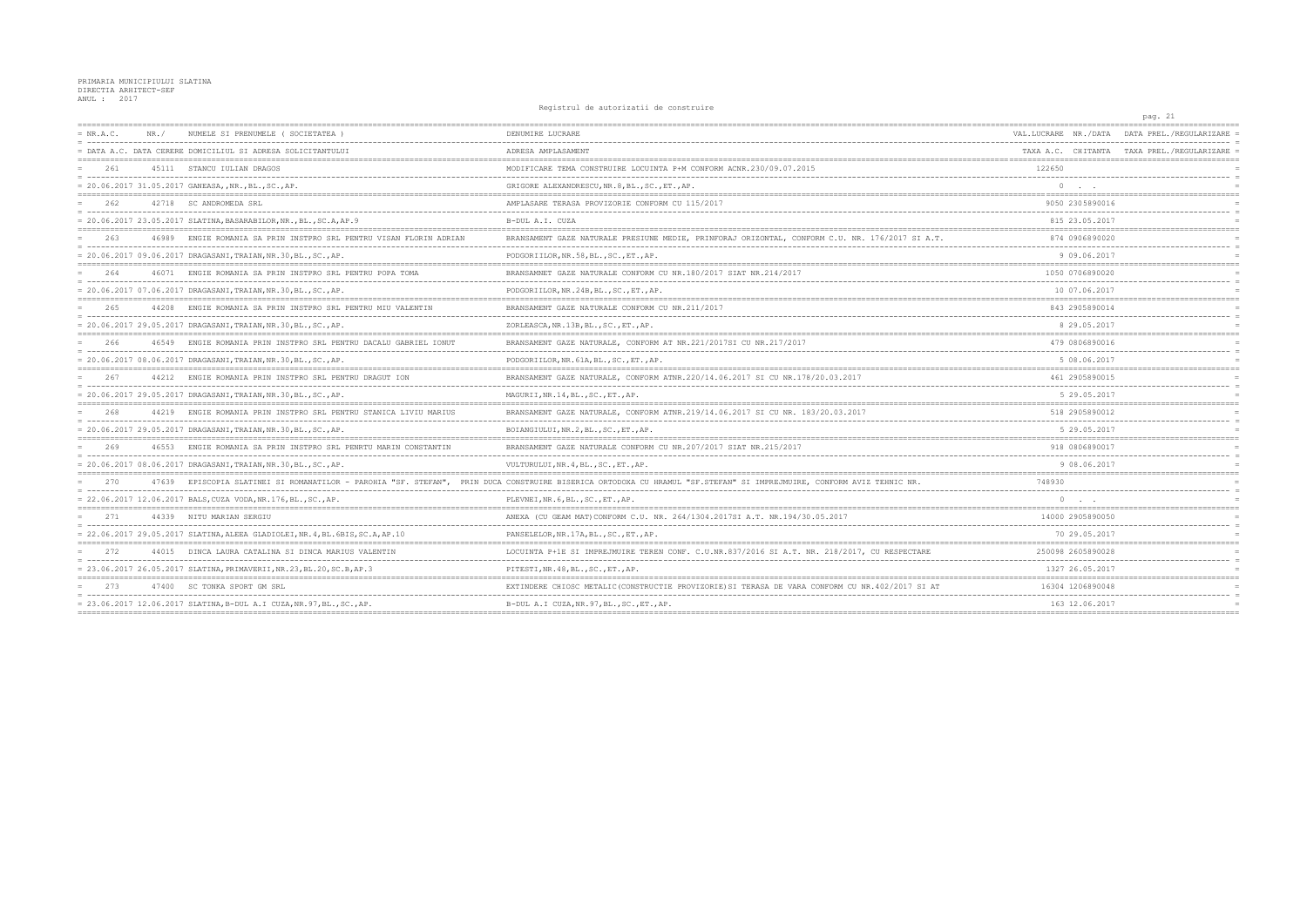|             |       |                                                                                      | de autorizatii de construire                                                                     |                      | pag. 22                                    |
|-------------|-------|--------------------------------------------------------------------------------------|--------------------------------------------------------------------------------------------------|----------------------|--------------------------------------------|
| $= NR.A.C.$ | NR. / | NUMELE SI PRENUMELE (SOCIETATEA                                                      | DENUMIRE LUCRARE                                                                                 | VAL.LUCRARE NR./DATA | DATA PREL./REGULARIZARE                    |
|             |       | = DATA A.C. DATA CERERE DOMICILIUL SI ADRESA SOLICITANTULUI                          | ADRESA AMPLASAMENT                                                                               |                      | TAXA A.C. CHITANTA TAXA PREL./REGULARIZARE |
| 2.74        |       | 47966 IONITA ADRIAN CLAUDIU                                                          | BRANSAMENT APA POTABILA SI RACORD CANALIZARECONFORM C.U. NR. 335/05.05.2017 SI A.T. NR.          | 3996 1306890029      |                                            |
|             |       | $= 23.06.2017$ 13.06.2017 SLATINA, TEIULUI, NR.7, BL.7, SC.B, AP.3                   | CRINULUI, NR. 5A, BL., SC., ET., AP.                                                             | 48 13.06.2017        |                                            |
| 2.75        |       | 48386 CONSTANTINESCU FLORIN MARIUS                                                   | BIROURI, SPATIU COMERCIAL, SPALATORIE AUTO, VULCANIZARE SI IMPREJMUIRE TEREN CONF. C.U. NR.      | 625650 1406890049    |                                            |
|             |       | = 27.06.2017 14.06.2017 SLATINA, TUDOR VLADIMIRESCU, NR.125, BL., SC., AP.           | TUDOR VLADIMIRESCU, NR.219, BL., SC., ET., AP.                                                   | 6257 14.06.2017      |                                            |
| 276         |       | 45339 CHEROIU IFRIM FLOREA                                                           | CONSTRUIRE LOCUINTA P SI IMPREJMUIRE CONFORM CUNR. 267/2017 SI AT NR. 238/2017                   | 97000 3005890031     |                                            |
|             |       | = 28.06.2017 31.05.2017 SLATINA.EUGEN IONESCU.NR.3.BL.3ABC.SC.C.AP.24                | CUZA VODA, NR.32B, BL., SC., ET., AP.                                                            | 520 31.05.2017       |                                            |
| 2.77        |       | 49975 SC PIRELLI TYRES ROMANIA SRL PRIN DICU PETRISOR                                | AMENAJARE ZONA BIROURI ETAJ 3 - CLADIRE 201, CURESPECTAREA AVIZULUI TEHNIC NR. 239/23.06.2017 SI | 782914 OP 3845       |                                            |
|             |       | = 28.06.2017 20.06.2017 BUCURESTI, DOINA, NR.16, BL.12, SC.2, AP.27                  | DRAGANESTI, NR. 35, BL., SC., ET., AP.                                                           | 7830 15.06.2017      |                                            |
| 2.78        | 46069 | ENGIE ROMANIA PRIN SC INSTPRO SRL PENTRU FLORESCU VASILICA VIOREL                    | BRANSAMENT GAZE NATURALE PRESIUNE REDUSA CONFORMCU 215/2017 SI AT 235/2017                       | 441 0706890019       |                                            |
|             |       | $= 28.06.2017 07.06.2017 DRAGASANI, TRAIAN, NR.30, BL., SC., AP.$                    | ALICE BOTEZ, NR. 1A, BL., SC., ET., AP.                                                          | 4 07.06.2017         |                                            |
| 2.79        |       | 42311 ENGIE ROMANIA PRIN INSTPRO SRL PENTRU RADULESCU DANIEL                         | BRANSAMENT GAZE NATURALE CONFORM CU 175/2017 SI AT228/2017                                       | 617 2205890025       |                                            |
|             |       | = 28.06.2017 22.05.2017 DRAGASANI, TRAIAN, NR.30, BL., SC., AP.                      | TUNARI, NR. 65A, BL., SC., ET., AP.                                                              | 6 22.05.2017         |                                            |
| 280         | 49058 | ENGIE ROMANIA SA PRIN INSTPRO SRL PENTRU S.C. DECK COMPUTER S.R.L.                   | BRANSAMENT GAZE NATURALE PRESIUNE REDUSA CONFORMC.U. NR. 336/2017 SI A.T. NR.233/2017            | 815 1606890010       |                                            |
|             |       | = 28.06.2017 16.06.2017 DRAGASANI, TRAIAN, NR.30, BL., SC., AP.                      | PRIMAVERII, NR. 18C, BL., SC., ET., AP.                                                          | 8 16.06.2017         |                                            |
| 2.81        |       | 47801 ENGIE ROMANIA PRIN SC INSTPRO SRL PENTRU MAGALA CRISTIAN                       | BRANSAMENT GAZE NATURALE PRESIUNE REDUSA CONFORMCU 219/2017 SI AT 232/2017                       | 441 1306890012       |                                            |
|             |       | = 28.06.2017 13.06.2017 DRAGASANI, TRAIAN, NR.30, BL., SC., AP.                      | BOIANGIULUI, NR. 3A, BL., SC., ET., AP.                                                          | 4 13.06.2017         |                                            |
| 282         |       | 49844 ENGIE ROMANIA PRIN SC INSTPRO SRL PENTRU RARIS DANUT                           | BRANSAMENT GAZE CONFORM C.U. NR. 241/04.04.2017SI A.T. NR. 229/21.06.2017                        | 497 2006890027       |                                            |
|             |       | = 28.06.2017 20.06.2017 DRAGASANI,TRAIAN,NR.30,BL.,SC.,AP.                           | ALEEA SPICULUI, NR. 4B, BL., SC., ET., AP.                                                       | 5 20.06.2017         |                                            |
| 283         |       | 48403 ENGIE ROMANIA PRIN INSTPRO SRL PENTRU STOICA CONSTANTIN                        | BRANSAMENT GAZE NATURALE, CONFORM ATNR. 227/19.06.2017 SI CU NR. 275/13.04.2017                  | 497 1406890035       |                                            |
|             |       | $= 28.06.2017 14.06.2017 DRAGASANI, TRAIAN, NR.30, BL., SC., AP.$                    | AGRICULTORULUI, NR.10A, BL., SC., ET., AP.                                                       | 5 14.06.2017         |                                            |
| 284         | 49179 | SC NEW AGE ADVERTISING AGENCY REP. FLAVIUS ANTON                                     | AMPLASARE PANOU TIP DERULABIL CONFORM CU 334/2017                                                | 7100 1606890026      |                                            |
|             |       | $= 29.06.2017$ 16.06.2017 PITESTI, ALEEA IOAN ANDRIESESCU, NR.2, BL.J 12, SC.B, AP.3 | A.I CUZA , PRIMAVERII                                                                            | 69 16.06.2017        |                                            |
| 285         |       | 49338 TAIFAS FLORIAN                                                                 | BRANSAMENT APA SI RACORD CANALIZARE CONFORM CUNR.303/2017 SI AT NR.237/2017                      | 4419 1906890004      |                                            |
|             |       | $= 29.06.2017 19.06.2017 SLATINA, TUNARI, NR.37A, BL., SC., AP.$                     | CRISAN, NR.11B, BL., SC., ET., AP.                                                               | 44 19.06.2017        |                                            |
|             |       | 49431 S.C. NITA ROBERT S.N.C. -REPREZ. PRIN NITA MIHAITA                             | AMPLASARE TERASA SEZONIERA (PE PERIOADACONTRACTULUI DE INCHIRIERE) CONF. C.U. NR.262/2017        | 3000 1906890030      |                                            |
|             |       | = 29.06.2017 19.06.2017 SLATINA, NICOLAE TITULESCU, NR., BL.41, SC.B, AP.5           | PRIMAVERII, NR. 2, BL., SC., ET., AP.                                                            | 306 19.06.2017       |                                            |